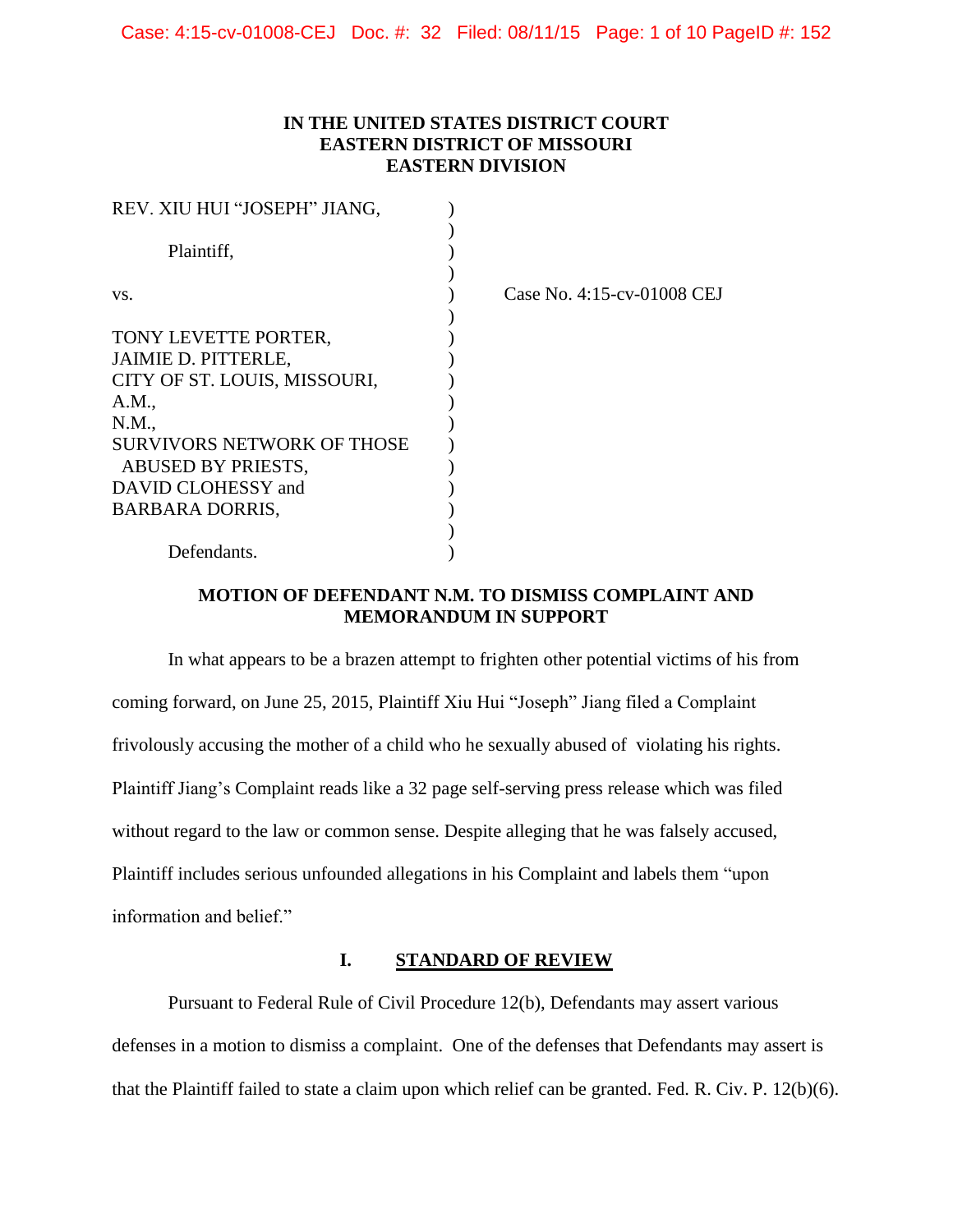Motions to dismiss under Rule 12(b)(6) test the sufficiency of the Plaintiff's case. Target Training Int'l, Ltd. v. Lee, 1 F. Supp. 3d 927 (N.D. Iowa 2014).

The Court must construe all allegations in the complaint in a light most favorable to Plaintiff, taking all well-pleaded facts and allegations within the compliant as true. Ideal Instruments, Inc. v. Rivard Instruments, Inc., 434 F. Supp. 2d 598 (N.D. Iowa 2006). The court must be mindful that in treating the factual allegations of a complaint as true pursuant to Rule 12(b)(6), the court "does not, however, blindly accept the legal conclusions drawn by the pleader from the facts." De Wit v. FIRSTAR Corp., 904 F. Supp. 1476, 1508 (N.D. Iowa 1995), *quoting* Westcott v. City of Omaha, 901 F.2d 1486, 1488 (8th Cir. 1990) (citing Morgan v. Church's Fried Chicken, 829 F.2d 10, 12 (6th Cir. 1987), and 5 C. Wright & A. Miller, *Federal Practice and Procedure* § 1357, at 595-97 (1969)); *see also* LRL Properties v. Portage Metro Hous. Auth., 55 F.3d 1097,1103 (6th Cir. Ohio 1995) (the court "need not accept as true legal conclusions or unwarranted factual inferences"). "To survive a motion to dismiss, a complaint must contain sufficient factual matter, which, when accepted as true, states 'a claim to relief that is plausible on its face.' *Ashcroft v. Iqbal*, 556 U.S. 662, 678, 129 S. Ct. 1937, 173 L. Ed. 2d 868 (2009) (quoting *Bell Atl. Corp. v. Twombly*, 550 U.S. 544, 570, 127 S. Ct. 1955, 167 L. Ed. 2d 929 (2007))." Sykes v. City of Pine Lawn, 2015 U.S. Dist. LEXIS 89382, \*4 (E.D. Mo., Case No. 4:15CV00462 AGF, July 9, 2015).

#### **II. ANALYSIS**

In his lawsuit against Defendant N.M., Plaintiff Jiang pleads very few facts that actually involve N.M. These facts are insufficient to form the basis for any tort claim. More specifically, they do not form the basis for any of Plaintiff's alleged claims.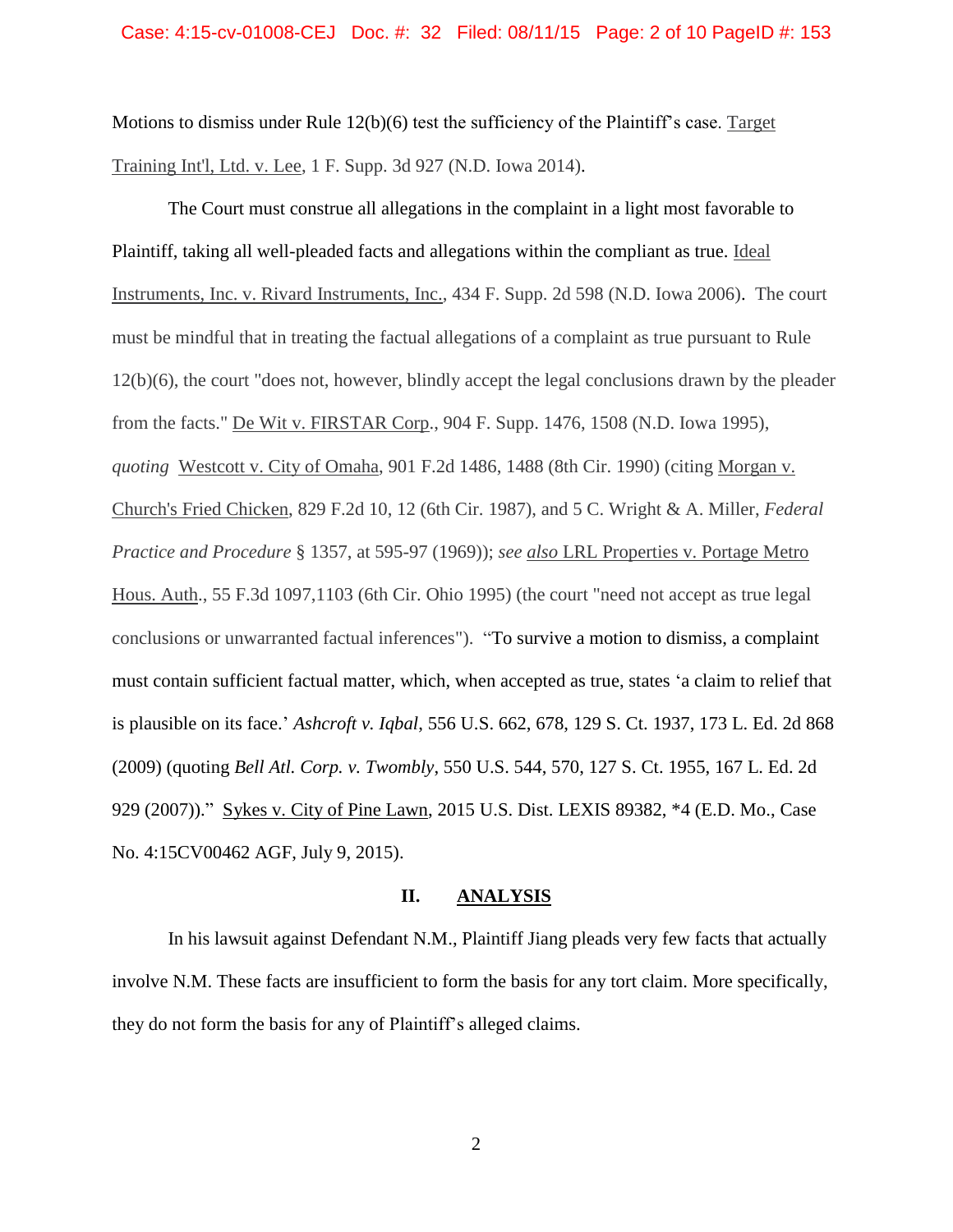## **A. Count 7 against N.M. for Conspiracy to Violate Civil Rights Must be Dismissed as Plaintiff Does not Plead Any Facts Relating to N.M. to Support any Element of the Claim**

In Count 7 of his Complaint, Plaintiff Jiang alleges that Defendant N.M. was part of a

conspiracy to violate his civil rights. In order to properly plead a conspiracy to violate civil rights

a Plaintiff must plead facts showing the following:

(1) that the defendants conspired, (2) with the intent to deprive the plaintiff, either directly or indirectly, of the equal protection of the laws, or equal privileges and immunities under the laws, (3) an act in furtherance of the conspiracy, and (4) that they or their property were injured, or they were deprived of exercising any right or privilege of a citizen of the United States.

King v. Dingle, 702 F. Supp. 2d 1049, 1078 (D. Minn. 2010) *citing*, Barstad v. Murray

County, 420 F.3d 880, 887 (8th Cir. 2005), *also citing* Larson v. Miller, 76 F.3d 1446, 1454 (8th Cir. 1996).

Here, even taking all of Plaintiff's asserted facts as true, Plaintiff fails to state a claim that would entitle him to relief. He failed to plead any facts showing that N.M. conspired with anyone. Plaintiff makes an assertion in paragraph 128 of his Complaint that Defendant N.M. conspired with the police, A.M., and SNAP, but this is a conclusory allegation, not a factual one. Plaintiff fails to state that N.M. had any conversations with the police other than that she called them once on the phone to state that her son was willing to view a photo array (Complaint ¶ 48). The Complaint never alleges that Defendant N.M. has ever heard of or spoken with SNAP. Lastly, N.M. and A.M. have been divorced for over 10 years – there is no fact pleaded to show that they communicated to form a conspiracy.

Defendant is aware that the agreement in a conspiracy does not have to be express, and can be proven by circumstantial evidence, but Plaintiff does not even plead circumstantial facts to show there was an agreement in this case. As "the plaintiff must allege with particularity and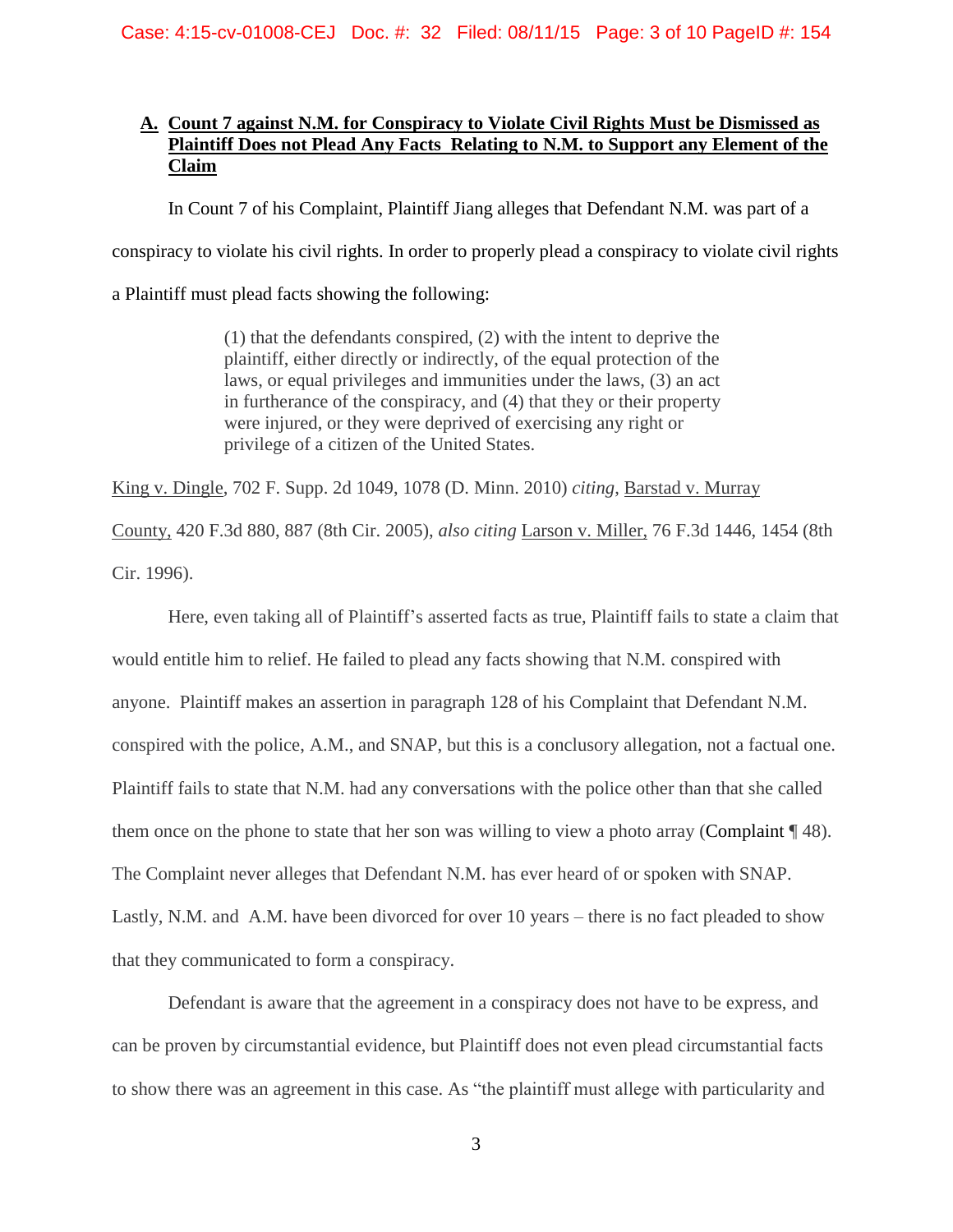#### Case: 4:15-cv-01008-CEJ Doc. #: 32 Filed: 08/11/15 Page: 4 of 10 PageID #: 155

specifically demonstrate with material facts that the defendants reached an agreement," Plaintiff's claim must fail at the first element. Davis v. Jefferson Hosp. Ass'n, 685 F.3d 675, 685 (8th Cir. 2012) *quoting* City of Omaha Emps. Betterment Ass'n v. City of Omaha, 883 F.2d 650, 652 (8th Cir. 1989).

Next, Plaintiff fails to plead any facts to show that N.M. had the intent to deprive Plaintiff of equal protection, privileges and immunities under the laws. He alleges that upon information and belief, N.M. targeted Plaintiff because he was a Catholic priest and therefore an easy target (Complaint ¶ 34). He further alleges, upon information and belief, that N.M. targeted Plaintiff because he is Chinese and therefore easily identifiable (Complaint ¶ 35).

Even if Plaintiff's allegations were true, they do not form the basis for a violation for civil rights. Plaintiff has to allege that Defendant N.M. and the others with whom she conspired were motivated by discriminatory design. Chambers v. Omaha Girls Club, 629 F. Supp. 925, 938 (D. Neb. 1986); *see also* Omaha Emples. Betterment Ass'n v. Omaha, 883 F.2d 650, 652 (8th Cir. 1989) (The "purpose" element of the conspiracy requires that the plaintiff prove a classbased "invidiously discriminatory animus.") Here, Plaintiff alleges that N.M. chose to accuse Plaintiff because he was an easy target – not because she was discriminating against a particular class of people. Plaintiff has failed to plead any racial animus on the part of N.M. and therefore his claim must fail. Davis v. Jefferson Hosp. Ass'n, 685 F.3d at 685.

Moreover, the facts supporting Plaintiff's conspiracy claim are based upon information and belief only. The law is clear that "Speculation and conjecture are not enough to prove a conspiracy exists." Mettler v. Whitledge, 165 F.3d 1197, 1206 (8th Cir. Minn. 1999) *see also* Green v. Missouri, 734 F. Supp. 2d 814, 853 (E.D. Mo. 2010).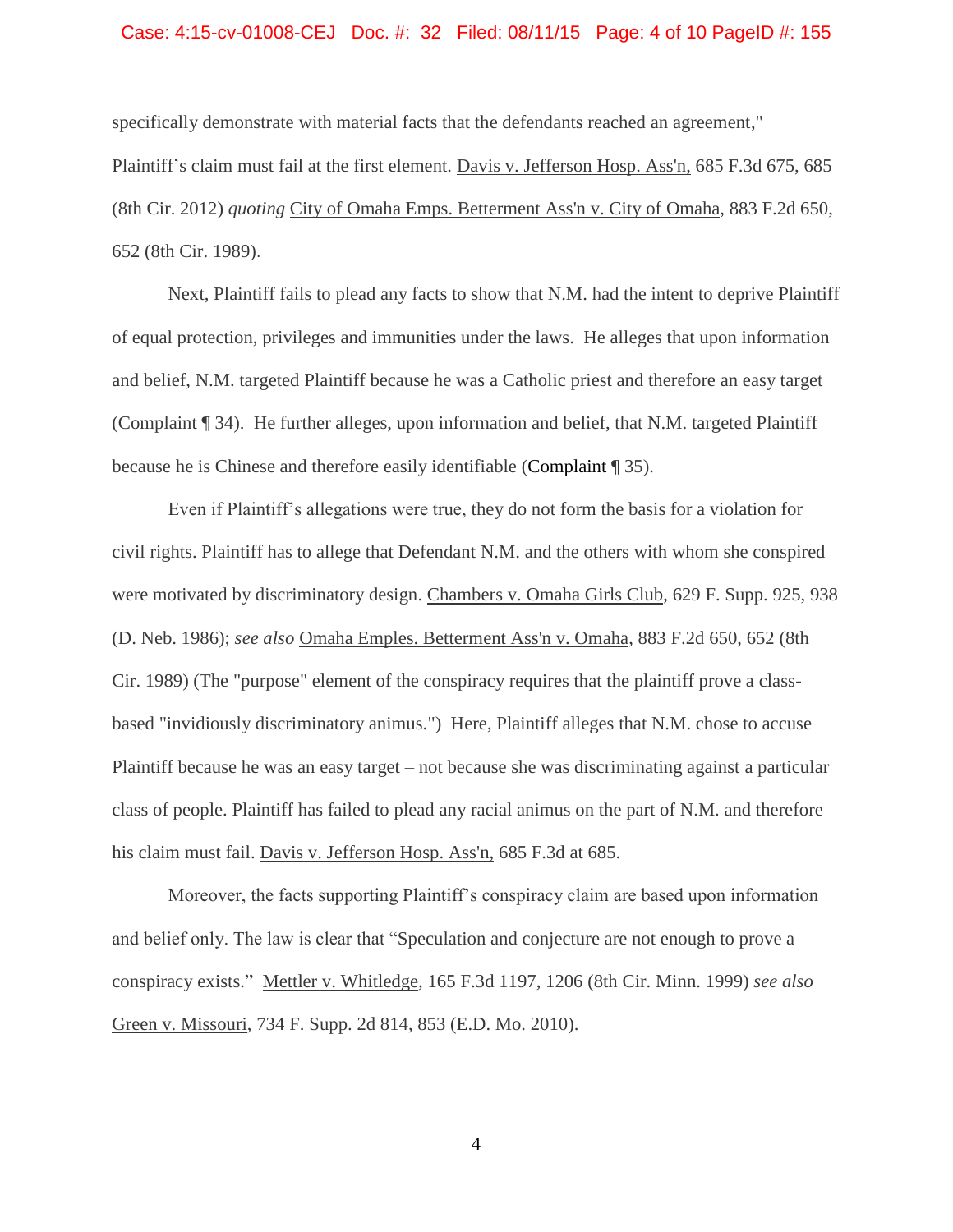#### Case: 4:15-cv-01008-CEJ Doc. #: 32 Filed: 08/11/15 Page: 5 of 10 PageID #: 156

Next, Plaintiff fails to allege that N.M. took any act in furtherance of a conspiracy against Plaintiff. He does not allege that N.M. requested police action, that she asked SNAP to speak out against Plaintiff, or that she coordinated with A.M. in his actions in any way. Simply, there is no allegation that she took any action in furtherance of any conspiracy.

For all of the above reasons, Plaintiff's claim must not only be dismissed, but it must be found to have been frivolously made as none of the elements of the offense are supported against N.M.

## **B. Count 12 for Abuse of Process Must be Dismissed Against N.M. as it Fails to State a Claim**

In Count 12, Plaintiff accuses N.M. and others of abuse of process. Plaintiff claims that N.M. made "illegal, improper, and/or perverted use of the criminal prosecution"(sic) against Plaintiff.

The elements of abuse of process are as follows:

- 1) That the Defendant makes use of a legal process that is
	- a. Illegal
	- b. Improper
	- c. Perverted, or
	- d. Neither warranted nor authorized by the process;
- 2) The defendant has an improper purpose in engaging in the alleged illegal, perverted or improper use of process; and
- 3) The Plaintiff is damaged by the Defendant's use of process.

Ritterbusch v. Holt, 789 S.W.2d 491 (Mo.banc 1990). In the case at bar, Plaintiff does not allege that Defendant N.M. made use of any legal process. "Legal process is defined as 'process which emanates from or rests upon court authority, and which constitutes a direction or demand that the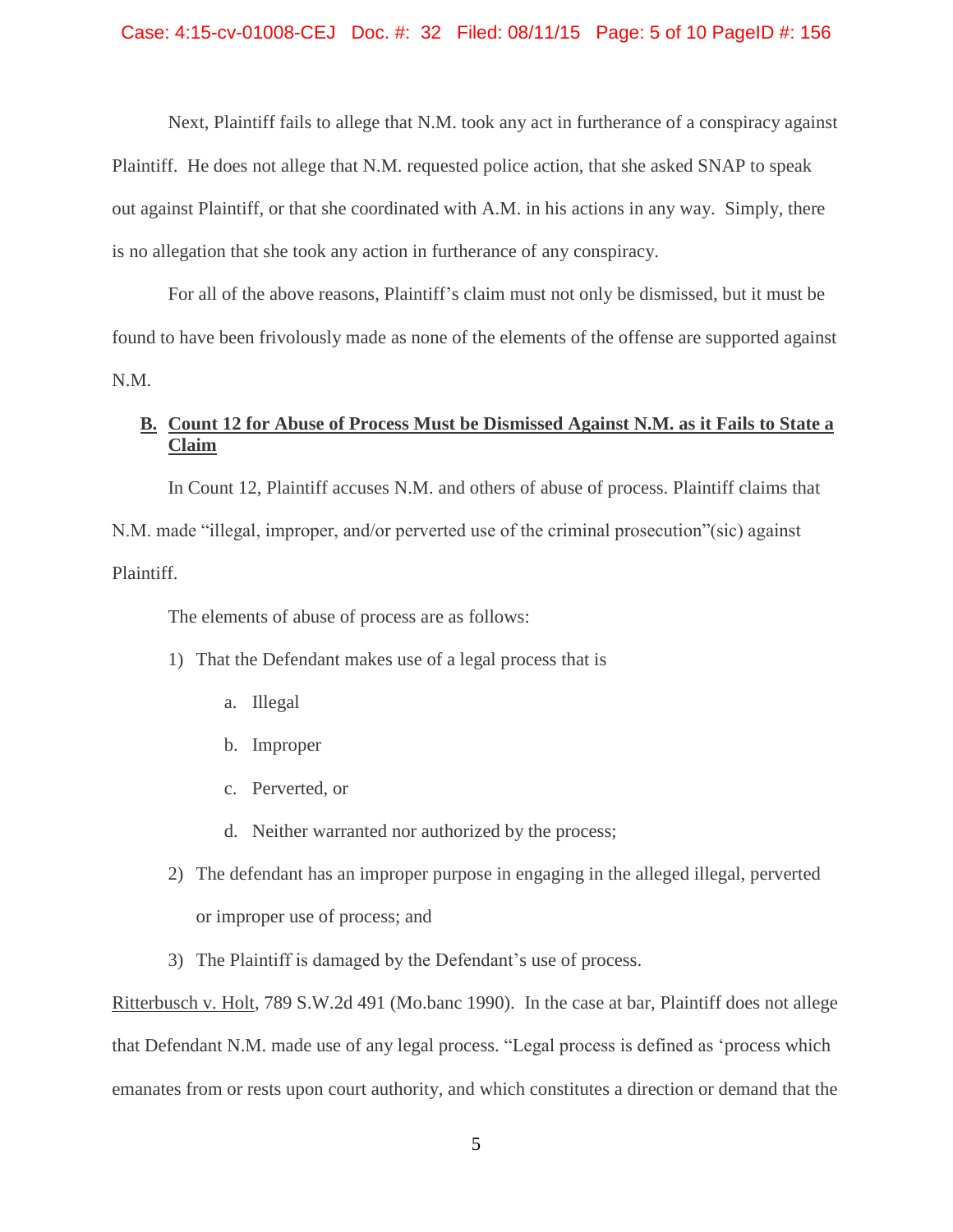#### Case: 4:15-cv-01008-CEJ Doc. #: 32 Filed: 08/11/15 Page: 6 of 10 PageID #: 157

person to whom it is addressed perform or refrain from doing some prescribed act.'"

Misischia v. St. John's Mercy Med. Ctr., 30 S.W.3d 848, 862 (Mo. App. E.D. 2000) *quoting* 1 Am.Jur.2d Abuse of Process section 2. It is arguable whether reporting a crime to the police counts as a legal process (as opposed to a lawsuit or even a prosecution which is much more clear). However, assuming arguendo, that it does count, Plaintiff does not allege that N.M. was involved in reporting Jiang to the police. Plaintiff alleges that N.M. merely called the police and told them that her son was available to review a photo array. Certainly calling the police for this purpose is not an abuse of process. N.M. did not initiate police involvement with Jiang; she did not ask for an investigation into Jiang; she did not file the charges against Jiang.

Even if N.M. somehow had control or greater involvement in the criminal process, Defendant fails to plead that she had any improper purpose in her actions. He fails to plead, other than in conclusory statements, that she had any reason for engaging the police other than the fact that she believed her son. Accordingly, Count 12 fails to state a claim upon which relief can be granted.

# **C. Count 13 for Intentional Infliction of Emotional Distress Must Fail in that Plaintiff Fails to Plead that N.M. Took Any Actions Against Him that Fit the Elements of the Offense**

Plaintiff Jiang alleges that Defendant N.M. and others engaged in conduct "including, but not limited to arresting and prosecuting Fr. Joseph…; publicly and pervasively accused Fr. Joseph of committing abhorrent and reprehensible crimes…; depriving Fr. Joseph of his personal liberty and right to practice his religion freely…and other conduct." (Complaint ¶ 157). However, Plaintiff did not plead and cannot plead facts to show that N.M. arrested Plaintiff. He did not plead facts to show that N.M. publicly accused Plaintiff of a crime. He did not plead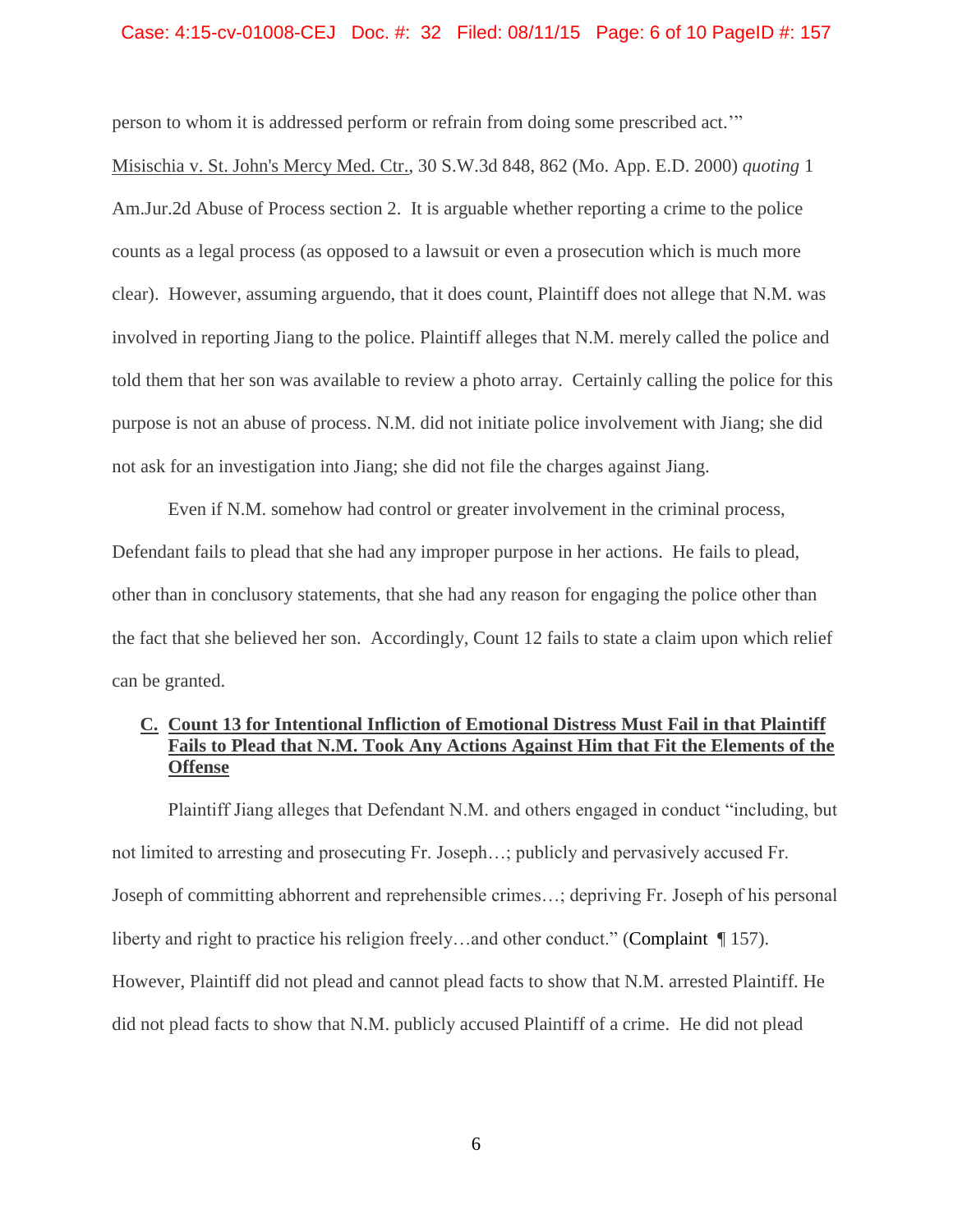#### Case: 4:15-cv-01008-CEJ Doc. #: 32 Filed: 08/11/15 Page: 7 of 10 PageID #: 158

facts to show that N.M. deprived Plaintiff of his Constitutional rights. In fact, Plaintiff does not plead that N.M. did anything to him.

In order to properly plead intentional infliction of emotional distress Plaintiff must allege:

- 1) The defendant's conduct was extreme and outrageous;
- 2) The conduct was intentional or done recklessly;
- 3) The conduct caused severe emotional distress that resulted in bodily harm to the Plaintiff;
- 4) The conduct must have been intended only to cause extreme emotional distress to the victim; and
- 5) The conduct must have been so outrageous in character and so extreme in degree, as to go beyond all possible bounds of decency, and to be regarded as atrocious and utterly intolerable in a civilized community.

Gibson v. Brewer, 952 S.W.2d 239, 249 (Mo. Banc 1997).

In the present case, Plaintiff did not plead any extreme and outrageous conduct on the part of N.M. The behavior that Plaintiff lists in the count as extreme and outrageous – arresting and prosecuting Plaintiff, making public statements about Plaintiff, and depriving Plaintiff of his liberty interests are not ascribed to N.M. in the facts. As shown above, she did not do any of those actions.

Even if Plaintiff were somehow able to show that N.M. participated in defamatory public statements about Plaintiff, he would be unable to be successful on this count. This is because intentional infliction of emotional distress is not a valid claim if the offending conduct is defamation. Rice v. Hodapp, 919 S.W.2d 240 (Mo banc 1996).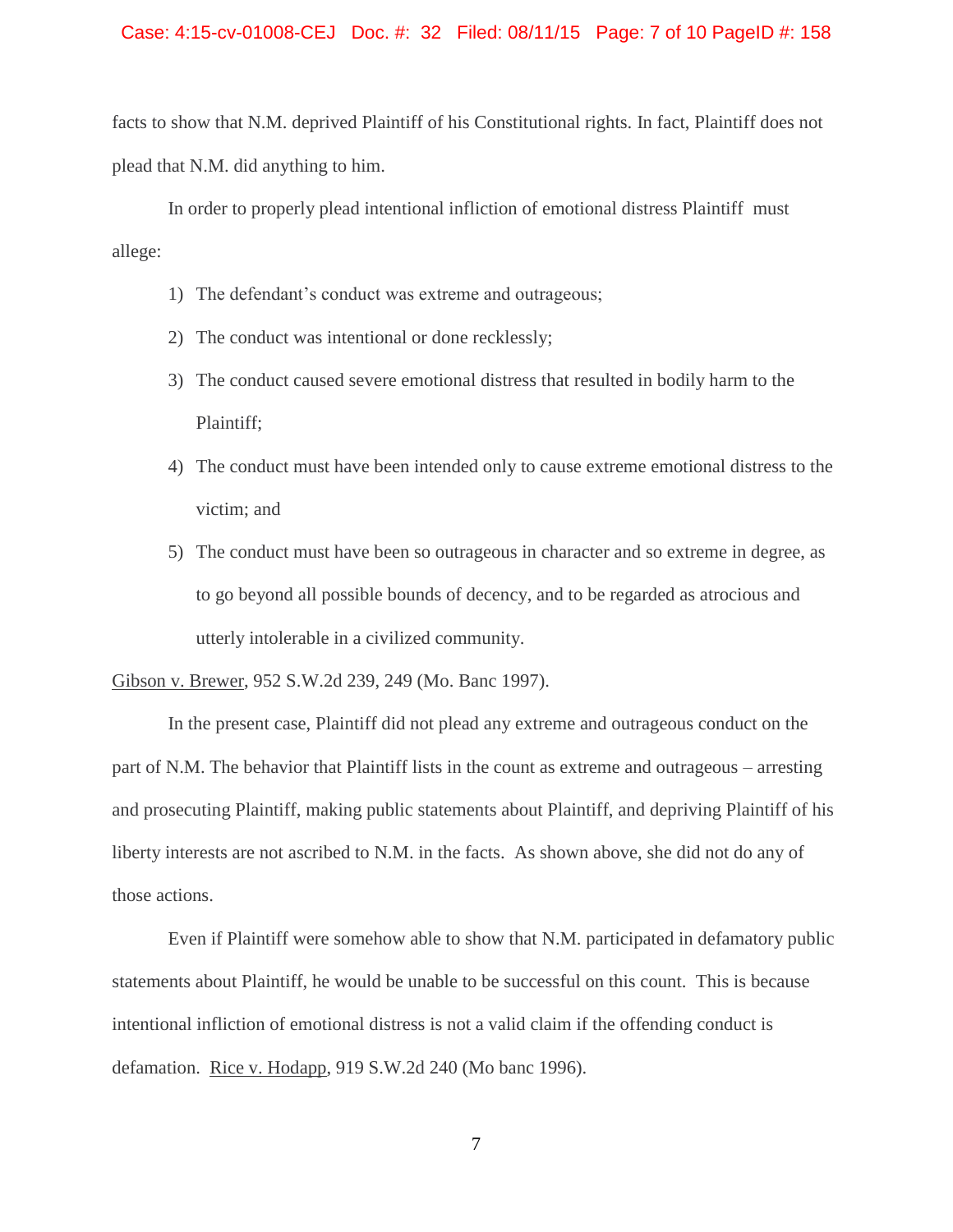#### Case: 4:15-cv-01008-CEJ Doc. #: 32 Filed: 08/11/15 Page: 8 of 10 PageID #: 159

Additionally, Plaintiff fails to plead that Defendant N.M. had intent to only cause extreme emotional distress to Plaintiff. To recover for intentional infliction of emotional distress, a plaintiff must plead and prove that harming plaintiff was the only motivation for the actor's conduct. Thomas v. Special Olympics Missouri, 31 S.W.3d 442, 448 (Mo.App.W.D. 2000). To the contrary, here, Plaintiff alleges that N.M.'s intent was to harm the Archdiocese, not Plaintiff. Even though it is false that N.M. had intent to harm the Archdiocese, Plaintiff's allegation that this was N.M.'s goal is prohibitive to a claim of intentional infliction of emotional distress for harming *Plaintiff.*

### **D. Count 14 for Defamation Must be Dismissed in that Plaintiff Fails to Plead Facts to Support any of the Elements of the Offense**

In Count 14, Plaintiff accuses N.M. of defamation. More specifically, Plaintiff alleges that N.M. "disseminated, published, communicated and elicited defamatory statements regarding Fr. Joseph …such as the allegation that Fr. Joseph had engaged in unlawful conduct involving Minor." (Complaint ¶ 161).

In order to properly plead defamation, Plaintiff must state the specific words that he claims were defamatory. Missouri Church of Scientology v. Adams, 543 S.W.2d 776, 777 (Mo. 1976). In the case at bar, Plaintiff fails to specifically plead any defamatory statement that Defendant N.M. made. Because of his failure to do so, this claim must be dismissed.

Moreover, publication of the defamatory words is an essential element of the claim. Hoeffner v. Western Leather Clothing Company, 161 S.W.2d 722 (Mo.App.E.D. 1942). Here, Plaintiff did not plead how N.M. published the defamatory statements or to whom she published them.

Lastly, Plaintiff fails to plead facts to show actual damage to his reputation. He alleges that generally, he has sustained reputational harm, but this is insufficient. Nazeri v. Missouri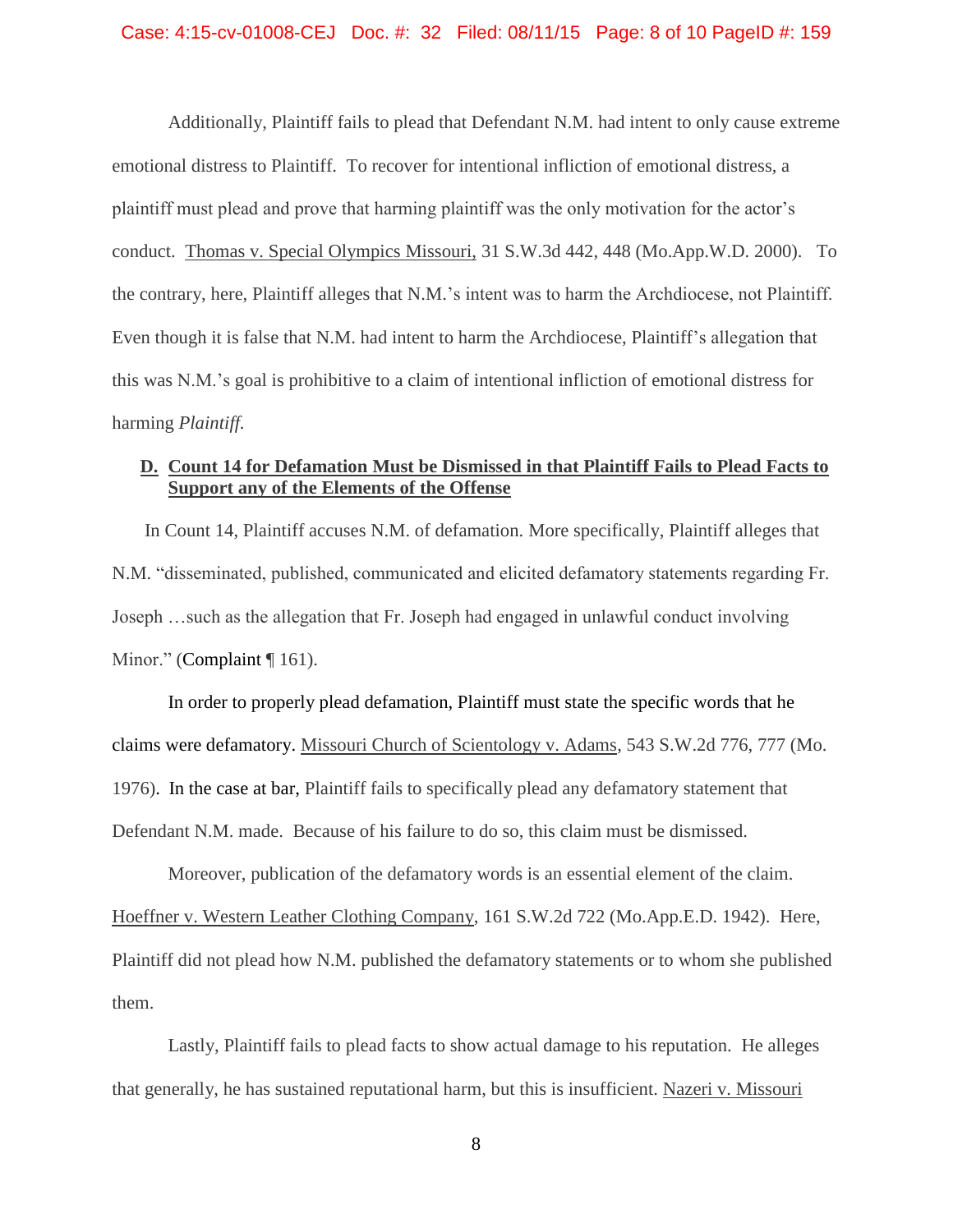Valley College, 860 S.W.2d 303 (Mo. Banc 1993). Plaintiff fails to cite even one example of any harm to his reputation.

### **III. CONCLUSION**

Of course, N.M. has the ultimate defense to all claims in this case in that the allegations of sexual abuse against Plaintiff are TRUE, but this case should never get that far. Plaintiff has not even come close to making a sufficient claim against N.M. in this case. His facts about N.M. are startlingly sparse. The lack of facts here is so striking, in fact, that it appears that this entire case reeks of a publicity stunt designed to harass N.M. and her family and to prevent other victims of childhood sexual abuse from coming forward. This lawsuit is malicious, frivolous and harassing. The lawsuit lacks merit and is strongly against the public policy that encourages people to come forward when they are victims of childhood sexual abuse. With regard to N.M., it is purely harassing.

Plaintiff's Complaint must be dismissed against N.M. and Defendant N.M. should be awarded the attorneys' fees incurred in connection with her defense.

Respectfully submitted,

### **CHACKES, CARLSON & GOROVSKY LLP**

*/s/Kenneth M. Chackes\_\_\_\_\_\_\_\_\_\_* Kenneth M. Chackes, 27534 MO Nicole E. Gorovsky, 51046 MO 906 Olive Street, Suite 200 St. Louis, Missouri 63101 Phone: (314) 872-8420 Fax: (314) 872-7017 [kchackes@cch-law.com](mailto:kchackes@cch-law.com) ngorovosky@cch-law.com